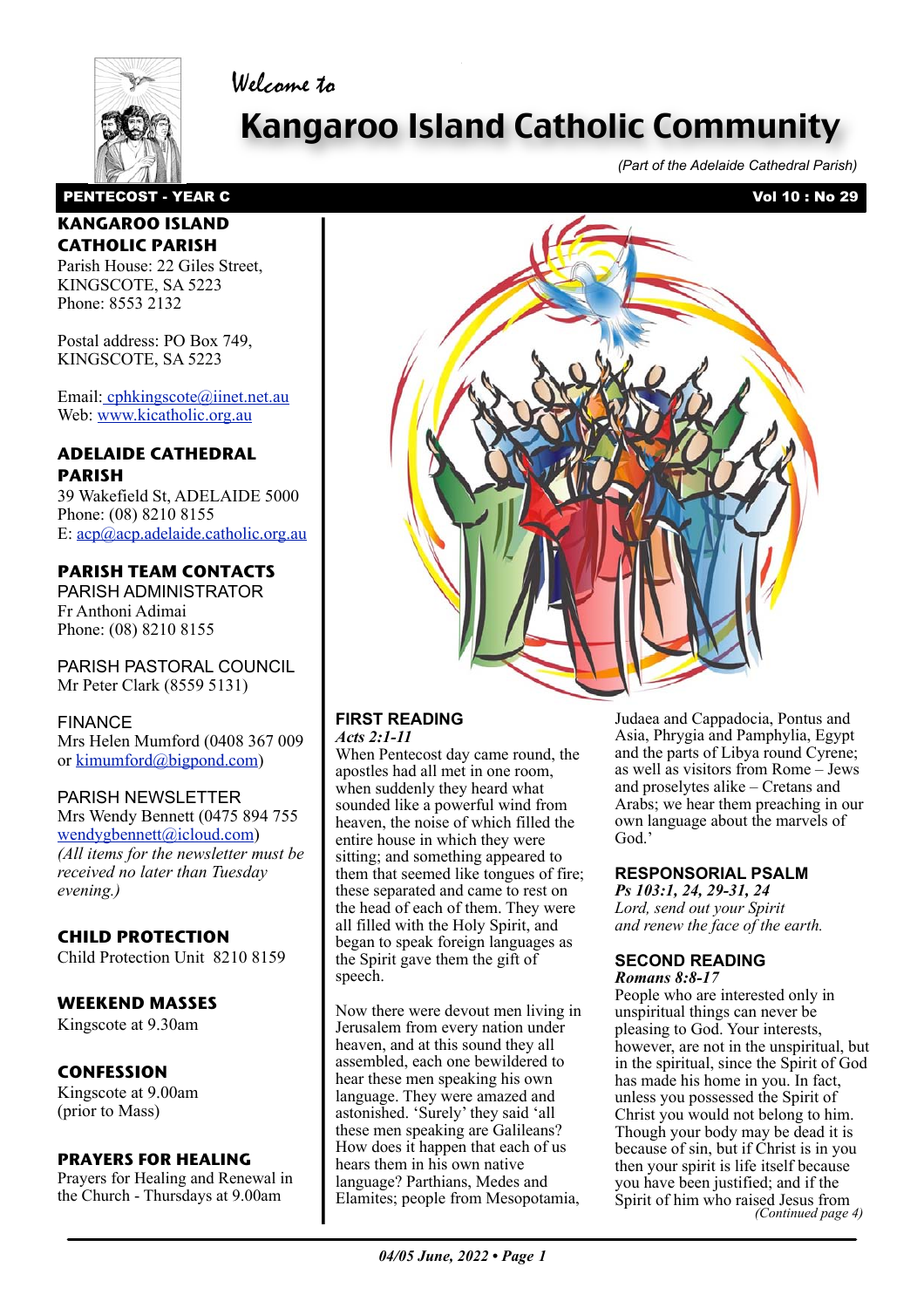

## **Bulletin Board**

### **PLEASE KEEP THESE PEOPLE IN YOUR PRAYERS**

**Sick:** Bill Roestenburg, Peter Weatherstone, Sue Semler, Mary Connell, Joelle Davidson

**Recently deceased:** Jim Higgins, Marge Brown, Joyce West

**June anniversaries:** Dorothy 'Mardi' Atktison, William 'Bill' Bauer, Shirley Black, Doris Bosanko, Norma 'Aileen' Cartel,Tony Cairney, William Christopher, Craig Feltus, Mary Alice Grace, Benjamin Hayes, Henry Hughes, Sarah Hughes, Fr P P Kelly, Alan Lashmar, Maria Loechel, Ann McAnnally, James McAnnally, Lillian Murphy, Laurence O'Daly, Dean Page, Ruth Perkins, Molly Polly, Edna Rayson, Mary - Douglas Rosentreter, Brenton Semler, Henry Tabor, Michael Wilcox, Alice Willson, Brian Willson

*Please pray for all the faithful departed and may all our sick parishioners, relatives and friends know the healing love of Christ.*

▅<del>▛</del>▓⊹<del>▓</del>▅⋺

#### **PARISH ROSTERS**

| Comm             | Reader    | <b>Cleaning</b> |
|------------------|-----------|-----------------|
| $05/06$ L Grant  | S Semler  | A Bevan         |
| $12/06$ M Glynn  | P Bennett | A Bevan         |
| $19/06$ S Semler | A Gibbs   | H Mumford       |
| $26/06$ L Grant  | P Clark   | H Mumford       |

#### **PRIEST ROSTER**

*(Often this roster changes if something unforeseen crops up)* 05/06 Fr Eldridge D'souza 12/06 Fr Eldridge D'souza

#### **COVID RESTRICTIONS**

For the latest Archdiocesan restrictions please see page 4 of this bulletin. Please keep in mind the importance of social distancing and good hygiene practices.

#### **COMBINED CHURCHES OF KI**

The Combined Churches of Kangaroo Island are holding an Ecumenical Prayer Service at 11.00am today in the Performing Arts Centre of the KICE Campus, Centenary Avenue. The service will be followed by a shared finger food lunch in the Uniting Church Hall.

These services are a wonderful way to demonstrate one accord in the Christian community of the Island and much thought has gone into the planning of this event by representatives from each Church.

#### **GUILD MEETING**

The next Guild Meeting will be held on Monday, 6 June in the Parish House.

#### **CONSIDERING A VOCATION TO THE PRIESTHOOD?**

A time of reflection, discussion and prayer with Vicar General Fr Dean Marin will be held on Saturday June 11 at 10.15am in the Sacristy of St Francis Xavier's Cathedral.

For more information contact Fr Dean on: 8210 8122 or [vicargeneral@adelaide.catholic.org.au](mailto:vicargeneral@adelaide.catholic.org.au)

#### **ST VINCENT PALLOTTI SCHOLARSHIP TRUST**

The St Vincent Pallotti Scholarship Trust offers scholarships to enable lay people to further their understanding and skills in leadership/ministry or a specialised activity, such as promoting faith enhancement, social justice and pastoral care.

Closing date for application is July 29. More information and application forms available at [https://](https://Pallottine.org.au/scholarships/st-vincent-pallotti-scholarship-for-lay-ministry.html) [Pallottine.org.au/scholarships/st](https://Pallottine.org.au/scholarships/st-vincent-pallotti-scholarship-for-lay-ministry.html)[vincent-pallotti-scholarship-for-lay](https://Pallottine.org.au/scholarships/st-vincent-pallotti-scholarship-for-lay-ministry.html)[ministry.html](https://Pallottine.org.au/scholarships/st-vincent-pallotti-scholarship-for-lay-ministry.html).

#### **CARITAS AUSTRALIA UKRAINE APPEAL**

Our long-standing partner, Caritas Ukraine, is on the ground providing shelter, food, clean water, medicine and psychological support. Donate now to help the people of Ukraine [www.caritas.org.au/ukraine](https://aus01.safelinks.protection.outlook.com/?url=http%3A%2F%2Fwww.caritas.org.au%2Fukraine&data=04%7C01%7CCco-Reception%40adelaide.catholic.org.au%7Cfc58bf7f33d340f2ee9b08da07b447d1%7Cfe51d108d61d407cbcaaaab5af82a7ac%7C1%7C0%7C637830768121954887%7CUnknown%7CTWFpbGZsb3d8eyJWIjoiMC4wLjAwMDAiLCJQIjoiV2luMzIiLCJBTiI6Ik1haWwiLCJXVCI6Mn0%3D%7C3000&sdata=rOXCte9AEd2c89fp5zaw9%2FEi7PK87M7lemKGAncPi%2B8%3D&reserved=0) or call 1800 024 413 toll free. Keep up to date on how Caritas agencies are responding to this crisis [www.caritas.org.au/ukraine-news](https://aus01.safelinks.protection.outlook.com/?url=http%3A%2F%2Fwww.caritas.org.au%2Fukraine-news&data=04%7C01%7CCco-Reception%40adelaide.catholic.org.au%7Cfc58bf7f33d340f2ee9b08da07b447d1%7Cfe51d108d61d407cbcaaaab5af82a7ac%7C1%7C0%7C637830768121954887%7CUnknown%7CTWFpbGZsb3d8eyJWIjoiMC4wLjAwMDAiLCJQIjoiV2luMzIiLCJBTiI6Ik1haWwiLCJXVCI6Mn0%3D%7C3000&sdata=GLRcp0dt1SgGoLPRBlSbLWB%2Fp8GMz2LoehdjvnSFQWg%3D&reserved=0)

#### **JOURNEY INTO THE JOY PENTECOST ENCOUNTER**

The Catholic Office for Youth and Young Adults (COYYA) is inviting young people of Adelaide (16-35 years) to encounter the many wonders of Pentecost on Saturday June 4.

'Pentecost Encounter' will have a new multi-workshop format including reflection, prayer, discussion, testimony, praise and worship and games, at a new time-slot (1.00pm - 5.30pm).

COYYA is collaborating with St Mary's College, Adelaide to make the event more central to the CBD. Registration is now open at [https://](https://aus01.safelinks.protection.outlook.com/?url=https%3A%2F%2Fwww.trybooking.com%2FBZJDX&data=05%7C01%7CCco-Reception%40adelaide.catholic.org.au%7C3768892bd32343fd910608da314fec66%7Cfe51d108d61d407cbcaaaab5af82a7ac%7C1%7C0%7C637876516609261073%7CUnknown%7CTWFpbGZsb3d8eyJWIjoiMC4wLjAwMDAiLCJQIjoiV2luMzIiLCJBTiI6Ik1haWwiLCJXVCI6Mn0%3D%7C3000%7C%7C%7C&sdata=zg%2Fj9y8sH%2F4lbWzCQU3RBlBjGT8D8mLsDtB6m0RcpRM%3D&reserved=0) [www.trybooking.com/BZJDX](https://aus01.safelinks.protection.outlook.com/?url=https%3A%2F%2Fwww.trybooking.com%2FBZJDX&data=05%7C01%7CCco-Reception%40adelaide.catholic.org.au%7C3768892bd32343fd910608da314fec66%7Cfe51d108d61d407cbcaaaab5af82a7ac%7C1%7C0%7C637876516609261073%7CUnknown%7CTWFpbGZsb3d8eyJWIjoiMC4wLjAwMDAiLCJQIjoiV2luMzIiLCJBTiI6Ik1haWwiLCJXVCI6Mn0%3D%7C3000%7C%7C%7C&sdata=zg%2Fj9y8sH%2F4lbWzCQU3RBlBjGT8D8mLsDtB6m0RcpRM%3D&reserved=0)

#### **REFUGEE WEEK 2022** *Prayer Service*

An online prayer service will be hosted by the Australian Catholic Migrant and Refugee Office and the Office for Justice, Ecology and Peace on June 20 at 6pm (AEST). Register now at [https://bit.ly/](https://bit.ly/RefugeeWeek2022Prayers) [RefugeeWeek2022Prayers](https://bit.ly/RefugeeWeek2022Prayers)

#### **WALKING IN THE SPIRIT**

*Pilgrimage for the Plenary Council*  People across the country are invited to participate in a national prayer pilgrimage as the Catholic Church in Australia prepares for the Second Assembly of the Fifth Plenary Council of Australia in Sydney from July 3-9.

We pray for the Holy Spirit's guidance and grace for the members who will gather and also for ourselves and the Church, that we may have the courage to follow where God is leading us. For more information visit [www.plenarycouncil.catholic.org.au/](http://www.plenarycouncil.catholic.org.au/walkinginthespirit) [walkinginthespirit](http://www.plenarycouncil.catholic.org.au/walkinginthespirit)

#### **MARY MACKILLOP MUSEUM**

If you haven't already visited the museum, this four-minute video introduction might whet your appetite:

[https://drive.google.com/file/d/](https://aus01.safelinks.protection.outlook.com/?url=https%3A%2F%2Fdrive.google.com%2Ffile%2Fd%2F1IF8PIm29KZZ0KWCpPoWKWyTdnrFM_wss%2Fview%3Fform%3DMY01SV%26OCID%3DMY01SVintroduction&data=05%7C01%7Cjbradshaw%40adelaide.catholic.org.au%7Cf078fd8ecd7747dd2eb308da3ea3c285%7Cfe51d108d61d407cbcaaaab5af82a7ac%7C1%7C0%7C637891170360908199%7CUnknown%7CTWFpbGZsb3d8eyJWIjoiMC4wLjAwMDAiLCJQIjoiV2luMzIiLCJBTiI6Ik1haWwiLCJXVCI6Mn0%3D%7C3000%7C%7C%7C&sdata=bKqtTdmdPLk%2FMJoMklz1AP3dI44ab8gkMziXbW08niA%3D&reserved=0) [1IF8PIm29KZZ0KWCpPoWKWyTd](https://aus01.safelinks.protection.outlook.com/?url=https%3A%2F%2Fdrive.google.com%2Ffile%2Fd%2F1IF8PIm29KZZ0KWCpPoWKWyTdnrFM_wss%2Fview%3Fform%3DMY01SV%26OCID%3DMY01SVintroduction&data=05%7C01%7Cjbradshaw%40adelaide.catholic.org.au%7Cf078fd8ecd7747dd2eb308da3ea3c285%7Cfe51d108d61d407cbcaaaab5af82a7ac%7C1%7C0%7C637891170360908199%7CUnknown%7CTWFpbGZsb3d8eyJWIjoiMC4wLjAwMDAiLCJQIjoiV2luMzIiLCJBTiI6Ik1haWwiLCJXVCI6Mn0%3D%7C3000%7C%7C%7C&sdata=bKqtTdmdPLk%2FMJoMklz1AP3dI44ab8gkMziXbW08niA%3D&reserved=0) [nrFM\\_wss/view?](https://aus01.safelinks.protection.outlook.com/?url=https%3A%2F%2Fdrive.google.com%2Ffile%2Fd%2F1IF8PIm29KZZ0KWCpPoWKWyTdnrFM_wss%2Fview%3Fform%3DMY01SV%26OCID%3DMY01SVintroduction&data=05%7C01%7Cjbradshaw%40adelaide.catholic.org.au%7Cf078fd8ecd7747dd2eb308da3ea3c285%7Cfe51d108d61d407cbcaaaab5af82a7ac%7C1%7C0%7C637891170360908199%7CUnknown%7CTWFpbGZsb3d8eyJWIjoiMC4wLjAwMDAiLCJQIjoiV2luMzIiLCJBTiI6Ik1haWwiLCJXVCI6Mn0%3D%7C3000%7C%7C%7C&sdata=bKqtTdmdPLk%2FMJoMklz1AP3dI44ab8gkMziXbW08niA%3D&reserved=0) [form=MY01SV&OCID=MY01SVintr](https://aus01.safelinks.protection.outlook.com/?url=https%3A%2F%2Fdrive.google.com%2Ffile%2Fd%2F1IF8PIm29KZZ0KWCpPoWKWyTdnrFM_wss%2Fview%3Fform%3DMY01SV%26OCID%3DMY01SVintroduction&data=05%7C01%7Cjbradshaw%40adelaide.catholic.org.au%7Cf078fd8ecd7747dd2eb308da3ea3c285%7Cfe51d108d61d407cbcaaaab5af82a7ac%7C1%7C0%7C637891170360908199%7CUnknown%7CTWFpbGZsb3d8eyJWIjoiMC4wLjAwMDAiLCJQIjoiV2luMzIiLCJBTiI6Ik1haWwiLCJXVCI6Mn0%3D%7C3000%7C%7C%7C&sdata=bKqtTdmdPLk%2FMJoMklz1AP3dI44ab8gkMziXbW08niA%3D&reserved=0) [oduction:](https://aus01.safelinks.protection.outlook.com/?url=https%3A%2F%2Fdrive.google.com%2Ffile%2Fd%2F1IF8PIm29KZZ0KWCpPoWKWyTdnrFM_wss%2Fview%3Fform%3DMY01SV%26OCID%3DMY01SVintroduction&data=05%7C01%7Cjbradshaw%40adelaide.catholic.org.au%7Cf078fd8ecd7747dd2eb308da3ea3c285%7Cfe51d108d61d407cbcaaaab5af82a7ac%7C1%7C0%7C637891170360908199%7CUnknown%7CTWFpbGZsb3d8eyJWIjoiMC4wLjAwMDAiLCJQIjoiV2luMzIiLCJBTiI6Ik1haWwiLCJXVCI6Mn0%3D%7C3000%7C%7C%7C&sdata=bKqtTdmdPLk%2FMJoMklz1AP3dI44ab8gkMziXbW08niA%3D&reserved=0)

Come any day, Sunday to Tuesday, between 10.00am and 4.00pm. Bring the family – there's plenty to see and do for children.



*Please pray for the people of the Ukraine* 

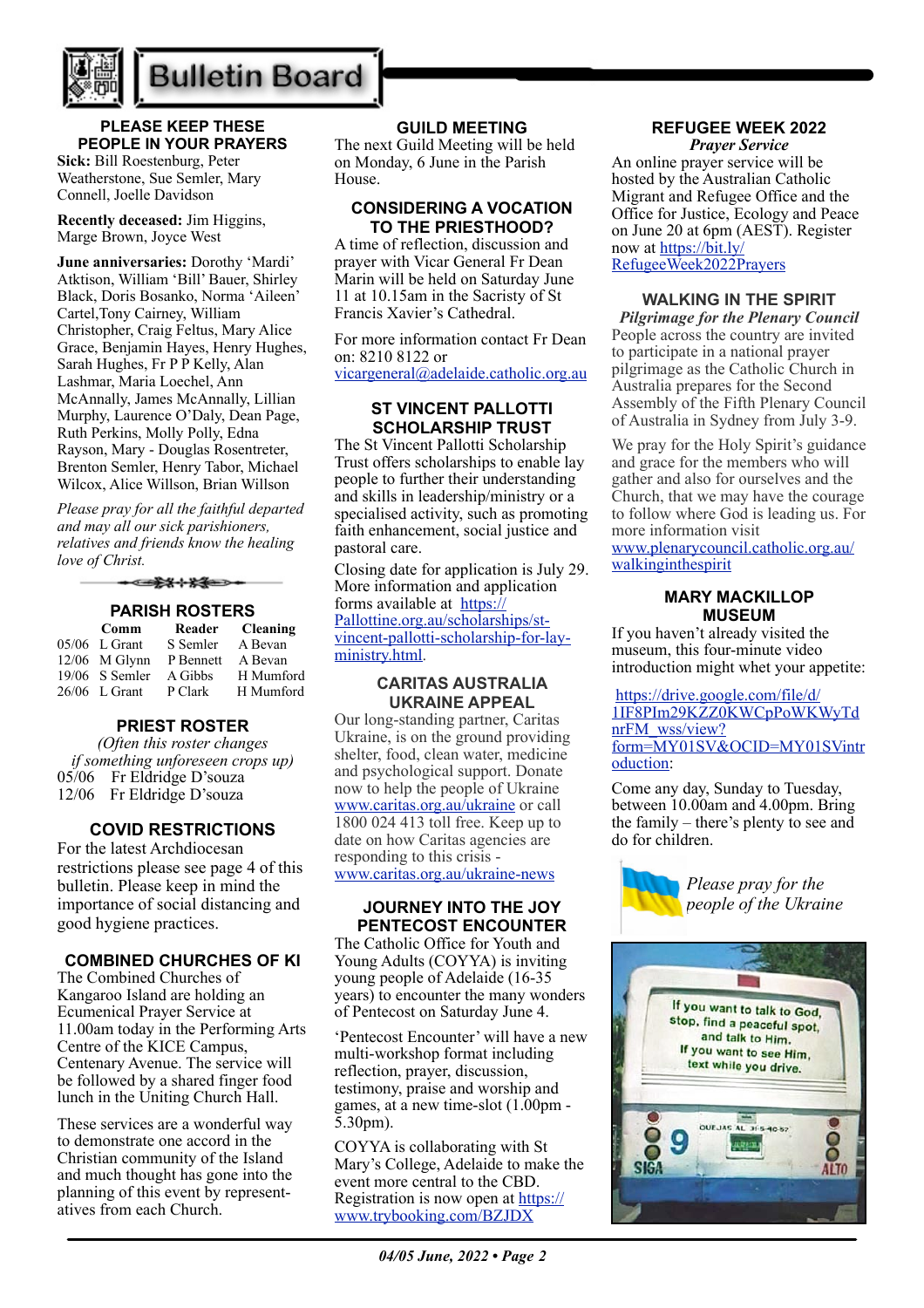

## **Ron Rolheiser column**

*Ronald Rolheiser, a Roman Catholic priest and member of the Missionary Oblates of Mary Immaculate. He is a community-builder, lecturer and writer. His books are popular throughout the English-speaking world and his weekly column is carried by more than sixty newspapers worldwide*

## **WHAT'S IN A FAREWELL?**

Farewells can be hard. When we love someone who is going away, there's always a sadness, and a particularly heart-wrenching one when that loved one is going away in death.

Yet, we know from experience that at the end of the day farewells are not so much a death as a transition. One way of being present to each other is ending and giving way to another that is just beginning and will better serve love in the long run.

This may sound abstract. It's not. We experience it daily in our lives. For example: consider a young woman graduating from high school and moving away from the family home to live on her own. For her parents, this can be a painful. Your little girl is no longer your little girl – and her goodbye to you as you drive away from helping her move into her new place will imprint in you that she is no longer little and she is no longer yours. Something fundamental has changed, and it can be hard to let go of how she had once been present to you. But, she isn't dead. Far from it, rather her life is now opening up to a new richness; she is taking a major and necessary new step in her growth, even as that step includes a major change in how she will now be present to you.

How will she be present to you now that she has left your house and is living on her own? Paradoxically, she may be more present to you now than she ever was before, though in a different way. Now, as an adult, she has things to give you that the little girl who lived in your house could not give you. Granted, young children can trigger a very special love in their parents, but an adult daughter or son can trigger something else, that's also very rich.

That's why every girl or boy eventually needs to speak to her or his parents the words Jesus spoke to his disciples on the night before he died, *it is better for you that I go away.* If I don't go away, you will always have a child in your house, but if I go away, I will come back to you as an adult and bring you a new richness*.*

The cold separation of a farewell can eventually give way to a warm, deeper coming together, one that no longer depends on physical proximity. An honest goodbye is a transition, not an ending.

This holds true in an even more poignant way vis-a-vis the farewell that takes place with death. We don't lose our loved ones in death; we experience a transition in their presence. At a funeral, we are experiencing the same transition of presence and relationship that parents experience when a son or daughter grows up and moves out. At a funeral, of course, the emotional stakes are much higher, but the dynamic is ultimately the same. A fundamental shift is taking place in the relationship. In the case of death, it generally takes some time, years perhaps, before we recognize that this was a transition not a death. Allow me a personal example.

When I was twenty-three years old, in the space of three months, both my father and mother died. They were still young (sixty-two and fiftyeight respectively). Our family was also still young, too young (by our own assessment) to be asked to absorb this. Hence, initially their deaths were felt as a cold, bitter severing, death rather than transition. However, time heals, and not just because irrespective of the depth of the pain eventually we move on. In our case, time also healed because eventually we began to sense our parents' presence again, in a richer

and deeper way than we had known before their deaths. They went away, but they came back, richer, warmer, and deeper.

In his farewell discourse at the Last Supper, Jesus tells his disciples not to fear or grieve too much his departure. He keeps repeating the words, *it is better for you that I go away. If I do not go away, I cannot send you my spirit.* He is like that young daughter who is leaving home to start her own life and is saying a painful goodbye to her parents, but a goodbye that is predicated on the fact that she will now be able to be present to them in a different and very rich way. Her farewell is not a death, but a transition.

Farewells and goodbyes, including those at funerals, are not unnatural relational ruptures that go against God's plan and against how relationships are supposed to culminate. That can be the case, of course, when a farewell or goodbye is occasioned by anger, hatred, abuse, or violence. However, when the goodbye is the natural outgrowth of the cycle of life itself, the death experienced is really only part of the rich, ineffable, paradoxical mystery of love itself.

*You can read, or download, Ron Rolheiser's weekly columns from his website at: [www.ronrolheiser.com](http://www.ronrolheiser.com)*